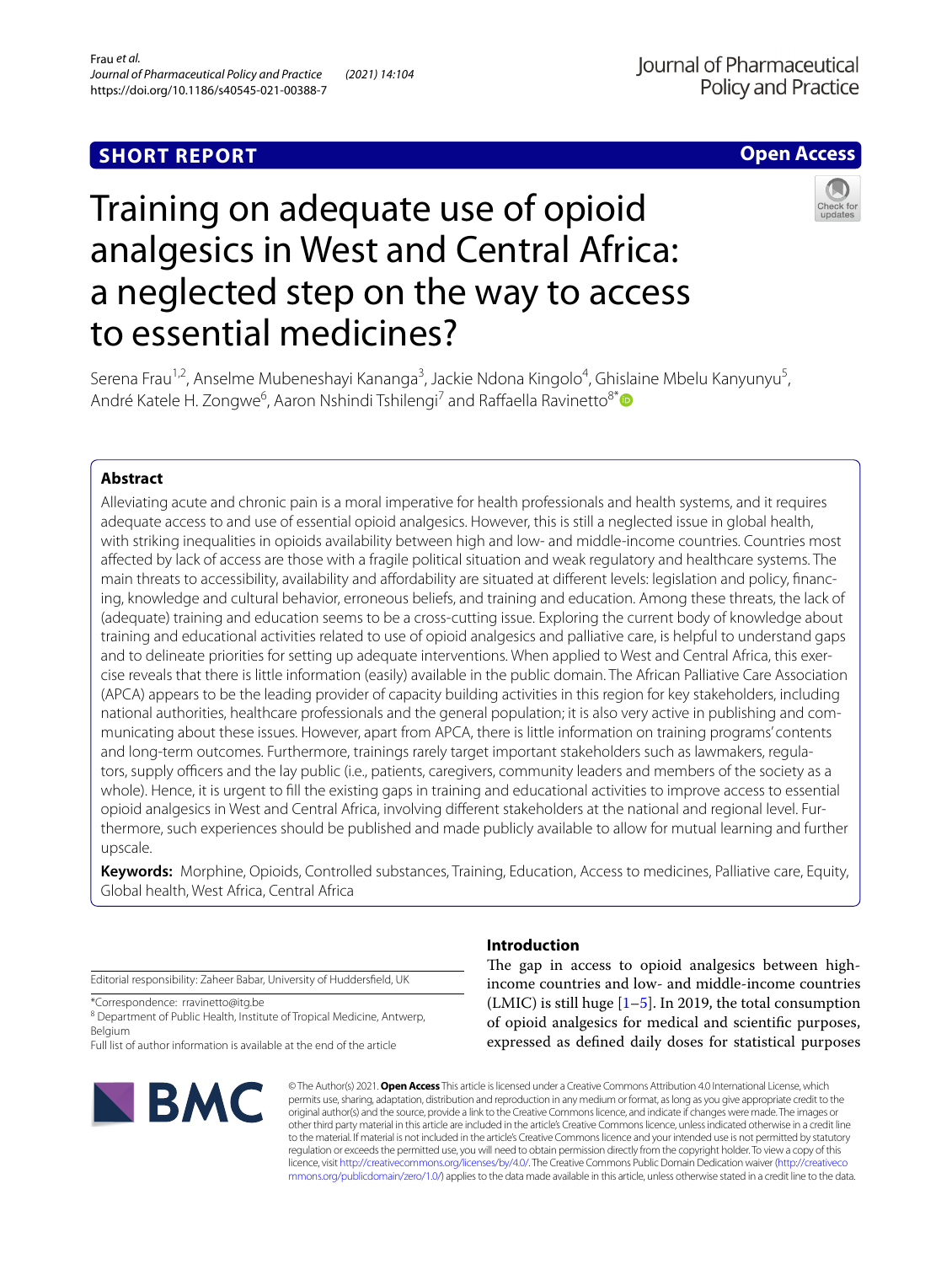Morphine, methadone, hydromorphone and oxycodone (for adults and children), and codeine and fentanyl (for adults only) are listed in the WHO Model Lists of Essential Medicines [[6,](#page-3-3) [7](#page-3-4)], and they are controlled substances under the international Single Convention on Narcotic Drugs [[8\]](#page-3-5). International regulations aim at a balance between medical availability, and the prevention of abuse and diversion  $[1, 2]$  $[1, 2]$  $[1, 2]$  $[1, 2]$ . But many barriers to access remain at the various levels, i.e. legislation and policy, fnancing, knowledge, cultural attitude, training and education [\[3,](#page-3-6) [4,](#page-3-7) [9,](#page-3-8) [10](#page-3-9)]. In particular, an integrated educational approach addressing key stakeholders across policymaking, regulation, health systems, and communities, would help to upscale access [\[10](#page-3-9), [11](#page-3-10)], as reiterated in the United Nations Office on Drugs and Crime (UNODC) Resolution 63/3 in 2020 [\[12](#page-3-11)].

#### **The case of West and Central Africa**

We hypothesized that educational needs are unlikely to be adequately met in fragile health systems, characterized by a dearth of health workers with adequate experience in opioid prescription and use. Therefore, in February 2021, we conducted an exploratory, non-systematic literature review of training and educational programs related to use of opioid analgesics and palliative care, and conducted in the 24 countries in West and Central Africa, i.e., Benin, Burkina Faso, Cabo Verde, Cameroon, Central Africa Republic, Chad, Democratic Republic of Congo (DRC), Republic of Congo, Côte d'Ivoire, Equatorial Guinea, Gabon, Ghana, Guinea Bissau, Guinea, Liberia, Mali, Mauritania, Niger, Nigeria, Sao Tome and Principe, Senegal, Sierra Leone, The Gambia, and Togo. We integrated the PubMed search with frst-hand information from the Democratic Republic of Congo (DRC), and with documents from the websites of three international organizations (i.e., the African Palliative Care Association (APCA), the Worldwide Hospice Palliative Care Alliance and the International Association for Hospice and Palliative Care) and 11 national palliative care associations and teaching hospitals (details of the search methodology are in Additional file [1\)](#page-3-12).

#### **S***upply*

The Single Convention on Narcotic Drugs stipulates that countries must submit to the International Narcotics Control Board (INCB) information on the consumption of opioid analgesics during the past year, and on the estimated needs for next year, as a pre-requisite for procurement [[1,](#page-3-0) [2](#page-3-2)]. Noteworthy, INCB considers a consumption between 100 and 200 S-DDD as inadequate, and below 100 S-DDD as very inadequate [\[2](#page-3-2)]. Unfortunately, many countries seem to underestimate their actual needs [\[1](#page-3-0)]. For instance, only 11 out of the 24 countries in our sample submitted estimates in 2018. Furthermore, the submitted estimates look very low [[13\]](#page-3-13): for the period 2015–2017, only Senegal declared a consumption above 200 S-DDD (215 S-DDD) [\[13](#page-3-13)], while all other countries declared consumptions below 48 S-DDD [[13\]](#page-3-13). Inaccurate estimates can cause under-supply, distortion of demand, inappropriate prescriptions, and avoidable human sufering [\[1,](#page-3-0) [9](#page-3-8)]. To improve reporting, those in charge should be adequately trained for gaining the expertise to monitor consumptions, estimate needs, and navigate the national and international legislation. Furthermore, well-trained staff should be in adequate number, and well-resourced. Unfortunately, there seems to be little training for stakeholders in the procurement and supply chain. We only found an APCA *Continuing Medical Education* program to improve data collection systems in Ghana [[14\]](#page-3-14).

#### **Local production**

To improve morphine availability in the public sector, Cameroon, Sierra Leone, Ghana, Nigeria, and Togo promote local production [\[14–](#page-3-14)[16\]](#page-3-15). In Ghana, Togo and Nigeria, APCA provided training on the selection of formulations, access to raw materials, production, quality assurance, distribution and monitoring of consumptions [[14\]](#page-3-14). In Togo, the government funded a local morphine production unit and provided relevant training for 18 staf [[14](#page-3-14), [15\]](#page-3-16). In Nigeria, the "*Treat the Pain*" collaboration empowered several teaching hospitals to start production between 2012 and 2013 [\[16](#page-3-15), [17\]](#page-3-17) Other initiatives may remain undocumented in the public domain. For instance, in DRC a pain relief NGO promoted a public– private initiative for producing oral morphine in 2015 (regrettably, the project had to be discontinued in 2019, but a new initiative is planned in collaboration with Kinshasa University—personal communication). Although local manufacturing can sustainably improve access, we did not fnd (easily accessible) information on the typology of manufacturing (i.e., industrial or compounding), on the contents of related training (apart from mention of a workshop on Good Manufacturing Practice in Nigeria  $[14]$  $[14]$ ), and on continuous education. It is unclear if any lessons learned or recommendations could be extended to other settings.

#### **Palliative care**

An important barrier to access to essential opioid analgesics is a weak, underdeveloped palliative care system [\[18,](#page-3-18) [19](#page-3-19)]. Across 24 countries, we found a clear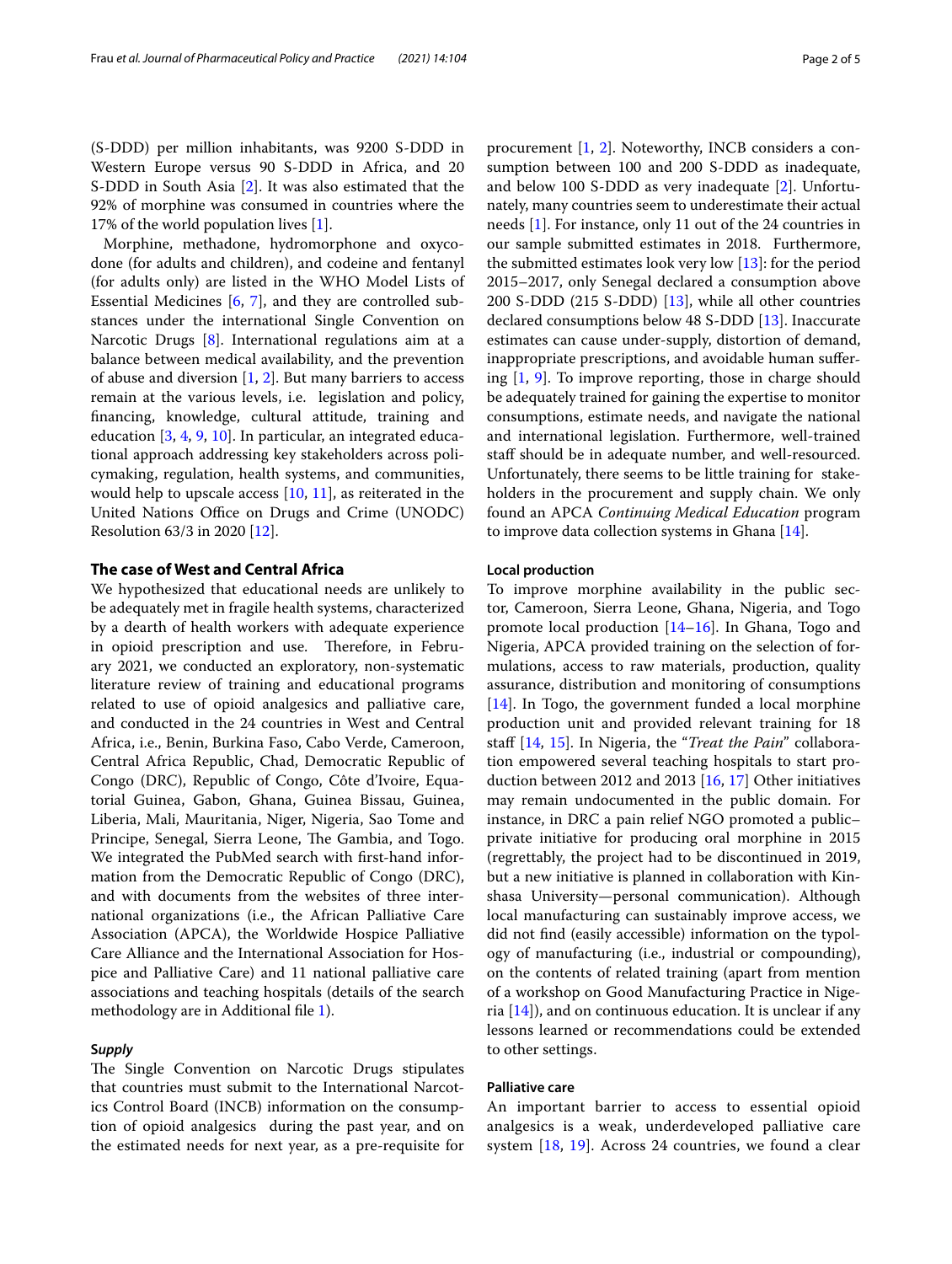description of palliative care provisions—even if not fully integrated in national health systems—only for The Gambia and Côte d'Ivoire  $[19]$  $[19]$  $[19]$ . There seem to be isolated initiatives for 11 countries, while for the remaining ones we found no published information  $[19]$  $[19]$  $[19]$ . The lack of national policies to develop palliative care services seems to correlate with dearth of palliative care research, resulting in poor visibility of needs, underfunding, and lack of opportunities for policy

changes [\[20](#page-3-20)]. The training of healthcare professionals can reduce misconceptions and inadequate prescription [[4,](#page-3-7) [9](#page-3-8), [10](#page-3-9), [20](#page-3-20)] but formal curricula seem to be scarce  $[18]$ . According to APCA, Côte d'Ivoire, Ghana, Guinea, Niger, Nigeria and The Gambia have mandatory training course in palliative care in medical schools; and Côte d'Ivoire, Ghana, Guinea, Nigeria and The Gambia, in nursing schools  $[18]$  $[18]$ . However, we did not scrutinize public or private University's websites. Furthermore, there may be unpublished experiences. For instance, a pilot training program in palliative care has been started in 2018 at the Institut Supérieur des Techniques Médicales (ISTM) in DRC, in collaboration with Palliafamilli.

Few published studies look at the impact of training. In Ghana and Nigeria, a training program improved doctors' knowledge on appropriate use, opioids titration, and managing side effects  $[21]$  $[21]$ . The evaluation of a training program targeting 715 healthcare staf in 15 tertiary hospitals in Nigeria [\[22\]](#page-4-1), indicates that participants enhanced their knowledge and reduced misconceptions on opioids use and abuse risk, leading to an increase in morphine use of 60.4% [\[22](#page-4-1)]. However, these experiences are limited to hospital settings; their impact on quality of care was not evaluated in the long-term; and we did not fnd information on the training contents, nor on lessons learned or recommendations for other settings.

#### **Who is being missed?**

Lawmakers, regulators, and pharmaceutical supply officers have a crucial role in assessing needs and consumptions of medicines for pain control, and making them available. However, training programs addressing these stakeholders seem scarce or not structured in West and Central Africa. According to APCA, law enforcement officials received training in The Gambia  $[15]$  $[15]$ , but we did not fnd details on contents and outcomes. Furthermore, patients, caregivers, community leaders and members of the society as a whole could play a key role in advocating for access to essential opioid analgesics for medical reasons, reducing stigma, and reshaping attitudes towards palliative care  $[4]$ . Unfortunately, this group seems neglected by training and awareness-raising activities, excluding some sporadic activities promoted by the APCA in six out of 24 countries [\[14](#page-3-14)].

#### **A call for inclusive training**

The main limitation of this short report is its reliance on information available in peer-reviewed literature and in the websites of selected associations. Our frst-hand information from DRC indicates that much more initiatives may exist. For instance, two training on opioids use were organized in DRC in 2018 and 2021 by the International Youth Association for Development and Palliafamilli (personal communication). However, initiatives that are not (yet) published or not easily retrievable will not be known to peers, and will miss the opportunity to inform and orient similar undertakings.

Integrated training activities remain insufficient, or insufficiently known, in West and Central Africa. The few documented experiences mainly focus on prescribers; are designed as short-term experiences; and the lack of (public) information on contents makes it difficult to share and widely apply good practices. Meanwhile, more needs are emerging due to severe COVID-19 [[23,](#page-4-2) [24](#page-4-3)]. The seventy-third World Health Assembly recommended palliative care as a core component within the COVID-19 response plans [[23\]](#page-4-2), but to the best of our knowledge, palliative care and opioids management are generally not included in COVID-19 training of health staff in sub-Saharan Africa  $[24]$  $[24]$ . This may reflect the observed "lacunae in the prevailing ideologies of global health", which prioritize treatment and eradication of diseases, while the need for pain management may be perceived as a mark of failure and a drain of resources [\[5](#page-3-1)].

#### **Conclusions**

Training is an important component of an improved policy approach to pain control. Some short-term measures could perhaps be easily implemented in West and Central Africa. For instance, INCB e-learning modules addressing competent authority's needs [\[2](#page-3-2)] could be translated and further disseminated; and publicly sharing the contents and impact of other experiences, would promote mutual learning and the development of common approaches. Access to opioid analgesics is a multidisciplinary undertaking, thus trainings should address all those involved in regulation, supply, prescription, and use, from lawmakers to stakeholders in pharmaceutical systems, from prescribers to patients and communities. And they should be framed in the lens of equity in health and Universal Health Coverage.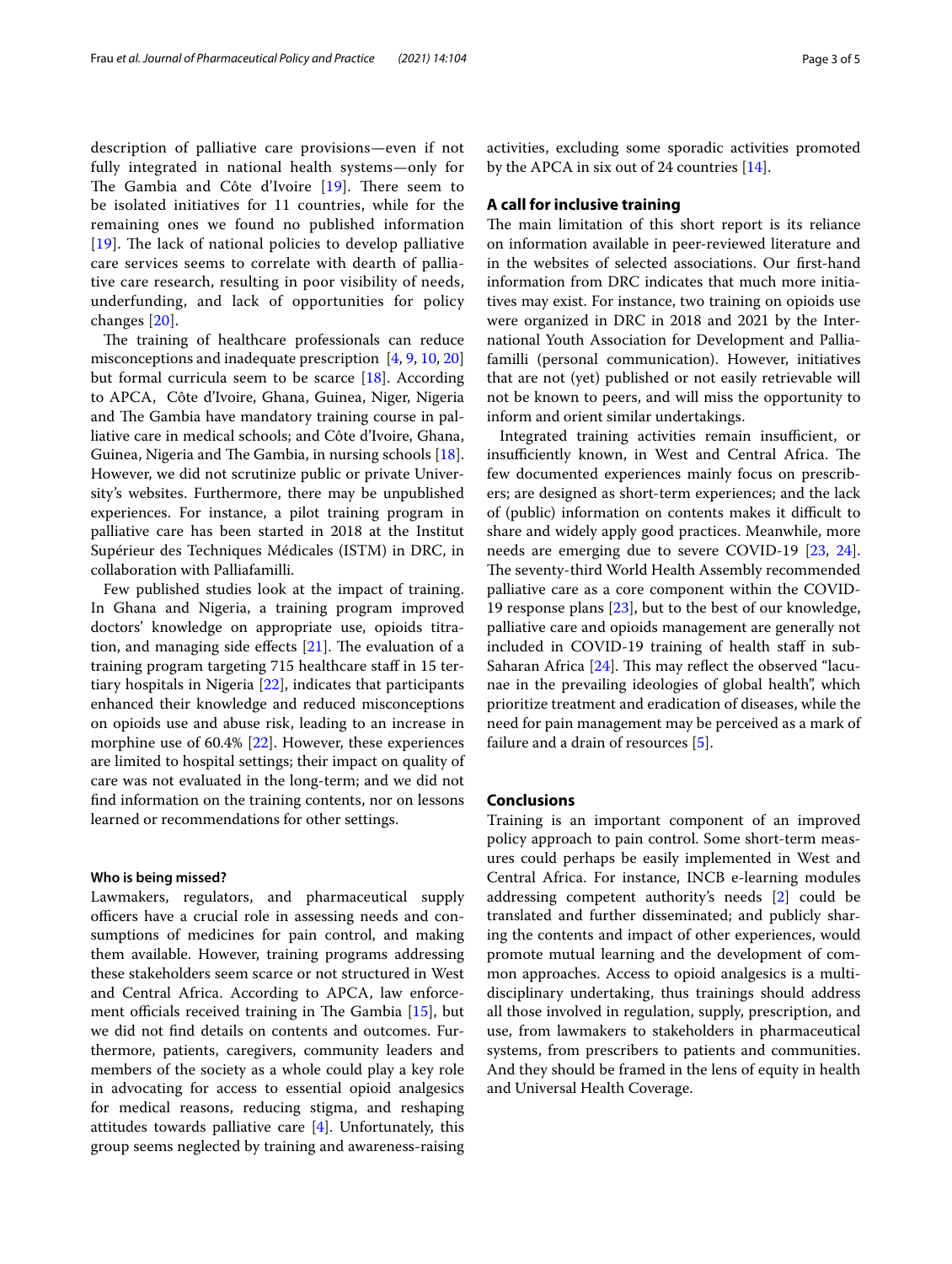#### **Abbreviations**

APCA: African Palliative Care Association; DRC: Democratic Republic of Congo; INCB: International Narcotics Control Board; LMIC: Low- and middle-income countries; S-DDD: Defned daily doses for statistical purposes; WHO: World Health Organization; UNODC: United Nations Office on Drugs and Crime.

#### **Supplementary Information**

The online version contains supplementary material available at [https://doi.](https://doi.org/10.1186/s40545-021-00388-7) [org/10.1186/s40545-021-00388-7](https://doi.org/10.1186/s40545-021-00388-7).

<span id="page-3-12"></span>**Additional fle 1.** Master thesis - Training programs to improve access to opioid analgesics for medical use: a review in Western and Central Africa.

#### **Acknowledgements**

The authors are grateful to Dr. Alessandro Bartoloni and Dr. Marianne Strohmeyer (University of Florence) and to Prof. Francesco Castelli and Prof. Alberto Matteelli (University of Brescia) for facilitating the collaboration between SF and RR.

#### **Authors' contributions**

SF and RR conceptualized and wrote the frst version of this manuscript; AMK provided signifcant input to it. All authors commented the fnal manuscript. All authors read and approved the fnal manuscript.

#### **Funding**

There was no funding for writing this manuscript. RR position is funded by the Belgian Directorate—General for Development Cooperation (DGD) through the Framework Agreement 4, 2017–2021 with the Institute of Tropical Medicines, Antwerp, Belgium.

#### **Availability of data and materials**

The internal report that inspired this manuscript is provided as Additional file [1:](#page-3-12) "Training programs to improve access to opioid analgesics for medical use: a review in Western and Central Africa". Master in Tropical Medicine and Global Health. University of Florence, University of Brescia and Ospedale Sacro Cuore—Don Calabria di Negrar (Verona) Italy. 2019/2020.

#### **Declarations**

**Ethics approval and consent to participate** Not applicable.

**Consent for publication** Not applicable.

#### **Competing interests**

We declare no competing interests.

#### **Author details**

<sup>1</sup> Master in Tropical Medicine and Global Health, University of Florence, Florence, Italy. <sup>2</sup> Master in Tropical Medicine and Global Health, University of Brescia, Brescia, Italy. <sup>3</sup>International Youth Association for Development (IYAD), Antwerp, Belgium. <sup>4</sup>Plateforme Hospitalière de la République Démocratique Congo, Kinshasa, Democratic Republic of Congo. <sup>5</sup> Ministry of Health, ACOREP, Kinshasa, Democratic Republic of Congo. <sup>6</sup>University Hospital, University of Kinshasa, Kinshasa, Democratic Republic of Congo. <sup>7</sup>Palliafamilli, Kinshasa, Democratic Republic of Congo. <sup>8</sup> Department of Public Health, Institute of Tropical Medicine, Antwerp, Belgium.

## Received: 30 November 2021 Accepted: 1 December 2021

#### **References**

<span id="page-3-0"></span>1. International Narcotics Control Board (INCB). Celebrating 60 years of the single convention on narcotic drugs of 1961 and 50 years of the

convention on psychotropic substances of 1971 (E/INCB/2020/1/Supp.1). [https://www.incb.org/documents/Publications/AnnualReports/AR2020/](https://www.incb.org/documents/Publications/AnnualReports/AR2020/Supplement/00_AR2020_supp_full_document.pdf) [Supplement/00\\_AR2020\\_supp\\_full\\_document.pdf.](https://www.incb.org/documents/Publications/AnnualReports/AR2020/Supplement/00_AR2020_supp_full_document.pdf) Accessed 25 Nov 2021.

- <span id="page-3-2"></span>2. International Narcotics Control Board (INCB). The report of the International Narcotics Control Board for 2020 (F/INCB/2020/1) $\Box$ . [http://www.](http://www.incb.org/documents/Publications/AnnualReports/AR2020/Annual_Report/E_INCB_2020_1_eng.pdf) [incb.org/documents/Publications/AnnualReports/AR2020/Annual\\_](http://www.incb.org/documents/Publications/AnnualReports/AR2020/Annual_Report/E_INCB_2020_1_eng.pdf) [Report/E\\_INCB\\_2020\\_1\\_eng.pdf.](http://www.incb.org/documents/Publications/AnnualReports/AR2020/Annual_Report/E_INCB_2020_1_eng.pdf) Accessed 25 Nov 2021.
- <span id="page-3-6"></span>3. Knaul FM, Farmer PE, Krakauer EL, De Lima L, Bhadelia A, Kwete XJ, et al. Alleviating the access abyss in palliative care and pain relief—an imperative of universal health coverage: the Lancet Commission report. Lancet. 2018;391:1391–454.
- <span id="page-3-7"></span>4. Nchako E, Bussella S, Nesbetha C, Odohb C. Barriers to the availability and accessibility of controlled medicines for chronic pain in Africa. Int Health. 2018;10:70–7.
- <span id="page-3-1"></span>5. King NB, Fraser V. Untreated pain, narcotics regulation, and global health ideologies. PLoS Med. 2013. [https://doi.org/10.1371/journal.pmed.10014](https://doi.org/10.1371/journal.pmed.1001411) [11](https://doi.org/10.1371/journal.pmed.1001411).
- <span id="page-3-3"></span>6. World Health Organization. WHO model list of essential medicines 22nd list. 2021. [https://apps.who.int/iris/bitstream/handle/10665/345533/](https://apps.who.int/iris/bitstream/handle/10665/345533/WHO-MHP-HPS-EML-2021.02-eng.pdf) [WHO-MHP-HPS-EML-2021.02-eng.pdf.](https://apps.who.int/iris/bitstream/handle/10665/345533/WHO-MHP-HPS-EML-2021.02-eng.pdf) Accessed 25 Nov 2021.
- <span id="page-3-4"></span>7. World Health Organization. WHO model list of essential medicines for children 8th list. 2021. [https://apps.who.int/iris/bitstream/handle/10665/](https://apps.who.int/iris/bitstream/handle/10665/345534/WHO-MHP-HPS-EML-2021.03-eng.pdf) [345534/WHO-MHP-HPS-EML-2021.03-eng.pdf](https://apps.who.int/iris/bitstream/handle/10665/345534/WHO-MHP-HPS-EML-2021.03-eng.pdf). Accessed 25 Nov 2021.
- <span id="page-3-5"></span>8. United Nations Office on Drugs and Crime (UNODC). The International Drug Control Conventions. Schedules of the Single Convention on Narcotic Drugs of 1961 as amended by the 1972 Protocol, as at 11 June 2021. <https://undocs.org/en/ST/CND/1/Add.1/Rev.8>. Accessed 25 Nov 2021.
- <span id="page-3-8"></span>9. Scholten W. Access to controlled medications: barriers, measuring adequacy of consumption, and current developments. JIED. 2020;2:10–20.
- <span id="page-3-9"></span>10. United Nations Office on Drugs and Crime (UNODC). Technical guidance: increasing access and availability of controlled medicines. Advanced Draft March 2018. [https://www.unodc.org/documents/drug-prevention](https://www.unodc.org/documents/drug-prevention-and-treatment/UNODC_2018_technical_guidance_on_promoting_access_at_national_level.pdf)and-treatment/UNODC\_2018\_technical\_quidance\_on\_promoting [access\\_at\\_national\\_level.pdf](https://www.unodc.org/documents/drug-prevention-and-treatment/UNODC_2018_technical_guidance_on_promoting_access_at_national_level.pdf). Accessed 25 Nov 2021.
- <span id="page-3-10"></span>11. Callaway MV, Connor SR, Foley KM. World Health Organization public health model: a roadmap for palliative care development. J Pain Symptom Manage. 2018;55:S6–13.
- <span id="page-3-11"></span>12. United Nations Office on Drugs and Crime (UNODC). Resolution 63/3: promoting awareness-raising, education and training as part of a comprehensive approach to ensuring access to and the availability of internationally controlled substances for medical and scientifc purposes and improving their rational use. [www.unodc.org/documents/commi](http://www.unodc.org/documents/commissions/CND/Drug_Resolutions/2020-2029/2020/Resolution_63_3.pdf) [ssions/CND/Drug\\_Resolutions/2020-2029/2020/Resolution\\_63\\_3.pdf.](http://www.unodc.org/documents/commissions/CND/Drug_Resolutions/2020-2029/2020/Resolution_63_3.pdf) Accessed 25 Nov 2021.
- <span id="page-3-13"></span>13. International Narcotics Control Board (INCB). The report of the International Narcotics Control Board for 2019 (E/INCB/2019/1). [https://www.](https://www.incb.org/documents/Narcotic-Drugs/Technical-Publications/2019/Narcotic_Drugs_Technical_Publication_2019_web.pdf) [incb.org/documents/Narcotic-Drugs/Technical-Publications/2019/Narco](https://www.incb.org/documents/Narcotic-Drugs/Technical-Publications/2019/Narcotic_Drugs_Technical_Publication_2019_web.pdf) [tic\\_Drugs\\_Technical\\_Publication\\_2019\\_web.pdf](https://www.incb.org/documents/Narcotic-Drugs/Technical-Publications/2019/Narcotic_Drugs_Technical_Publication_2019_web.pdf). Accessed 25 November 2021.
- <span id="page-3-14"></span>14. African Palliative Care Association (APCA). Annual report: building bridges. 2017–2018. [https://www.africanpalliativecare.org/images/stori](https://www.africanpalliativecare.org/images/stories/pdf/APCA_Annualreport2018.pdf) [es/pdf/APCA\\_Annualreport2018.pdf](https://www.africanpalliativecare.org/images/stories/pdf/APCA_Annualreport2018.pdf). Accessed 25 Nov 2021.
- <span id="page-3-16"></span>15. African Palliative Care Association (APCA). Annual report: towards Universal Health Coverage. April 2018–March 2019. [https://www.africanpalliati](https://www.africanpalliativecare.org/images/stories/pdf/APCA%20Annual%20Report%202019_final_1.pdf) [vecare.org/images/stories/pdf/APCA%20Annual%20Report%202019\\_](https://www.africanpalliativecare.org/images/stories/pdf/APCA%20Annual%20Report%202019_final_1.pdf) [fnal\\_1.pdf](https://www.africanpalliativecare.org/images/stories/pdf/APCA%20Annual%20Report%202019_final_1.pdf). Accessed 25 Nov 2021.
- <span id="page-3-15"></span>16. O'Brien M, Mwangi-Powell F, Adewole IF, Soyannwo O, Amandua J, Ogaja E, et al. Improving access to analgesic drugs for patients with cancer in sub-Saharan Africa. Lancet Oncol. 2013;14:e176–82.
- <span id="page-3-17"></span>17. O'Brien M, Schwartz A, Plattner L. Treat the pain program. J Pain Symptom Manage. 2018;55:S135–9.
- <span id="page-3-18"></span>18. Rhee JY, Luyirika E, Namisango E, Powell RA, **Garralda E, Pons JJ, et al.**D APCA atlas of palliative care in Africa. [https://www.iccp-portal.org/](https://www.iccp-portal.org/system/files/resources/APCA_atlas.pdf) [system/fles/resources/APCA\\_atlas.pdf.](https://www.iccp-portal.org/system/files/resources/APCA_atlas.pdf) Accessed 25 Nov 2021.
- <span id="page-3-19"></span>19. The Worldwide Hospice Palliative Care Alliance (WHPCA). Global atlas of palliative care. 2nd edition. 2020. [http://www.thewhpca.org/resources/](http://www.thewhpca.org/resources/global-atlas-on-end-of-life-care) [global-atlas-on-end-of-life-care](http://www.thewhpca.org/resources/global-atlas-on-end-of-life-care). Accessed 25 Nov 2021.
- <span id="page-3-20"></span>20. Ajayi I, Powell LA, Owopetu O, Soyannwo O. Palliative care research in Western Africa. Eur J Palliat Care. 2014;21:1.